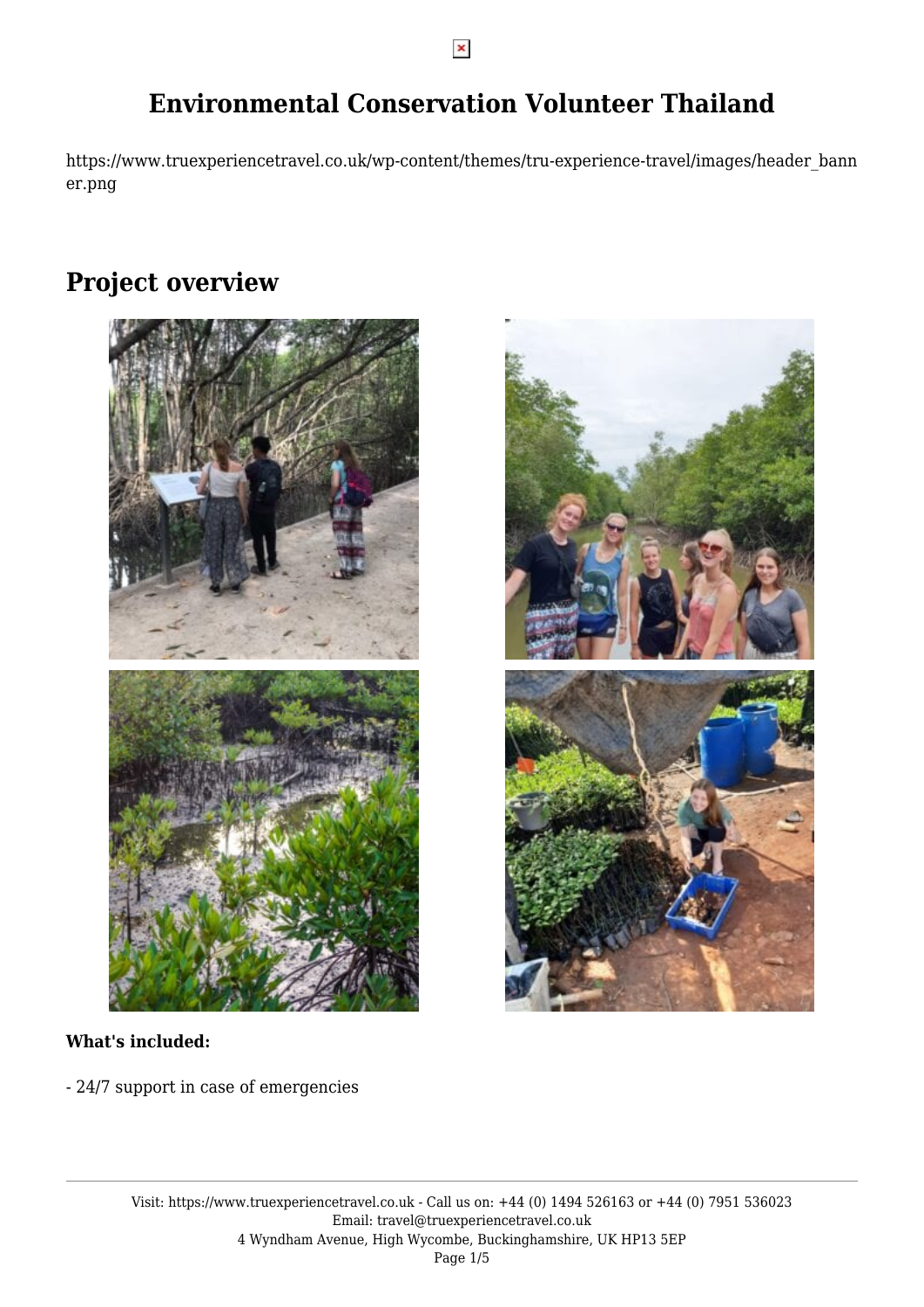## **Environmental Conservation Volunteer Thailand**

https://www.truexperiencetravel.co.uk/wp-content/themes/tru-experience-travel/images/header\_bann er.png

- Accommodation
- Airport Pick up
- English speaking coordinator
- Meals
- Orientation

#### **What's not included:**

- Airport drop off
- Flights
- Travel insurance
- Vaccination
- Visa

# **Project itinerary**

Plan for the perfect, rewarding holiday on our Environmental Conservation Volunteer project in Thailand. Here you can discover conservation techniques, and take home with you, a wealth of information to help you live with a more eco-aware approach to life.

#### **Arrival**

If this is your first week, you will be transferred directly from Bangkok to Hua Hin upon arrival. Depending on your previous week's program, you will be transferred to Hua Hin after brunch, with dinner at the Hua Hin centre.

### **Mandatory Orientation Day**

On the Monday of your first week at this location, you will join our orientation day, to familiarise yourself with the surroundings as well as local culture. Your programme will continue as usual from Tuesday onward throughout the rest of the week.

#### **Orientation Schedule**

• Introduction meeting, House rules, Setting Expectations, Health and Safety Advice and handling of documents.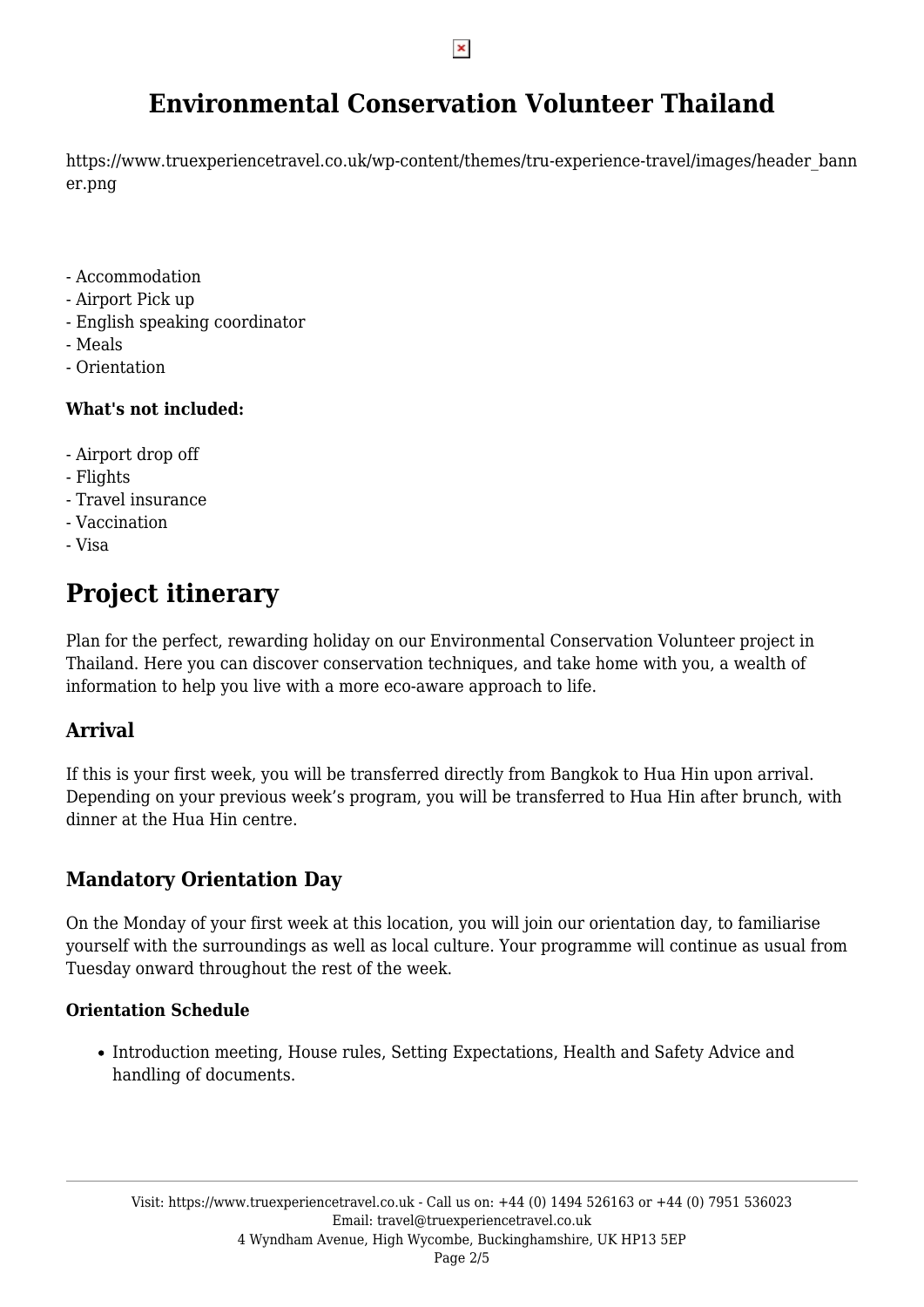## **Environmental Conservation Volunteer Thailand**

https://www.truexperiencetravel.co.uk/wp-content/themes/tru-experience-travel/images/header\_bann er.png

- Thai Do's and Don'ts, Thai Culture Lessons and Thai Language Lessons.
- Tour around the compound and local area where to find local shops, and arrange a sim-card if necessary.
- Visit a famous Buddhist temple nearby
- Lunch
- Visit the beach

### **Weekly Schedule**

#### **Monday**

- Breakfast at the Centre
- Visit Sirinart Rajini Ecosystem Learning Centre to learn about Pran Buri communities and mangrove ecosystem
- Lunch
- Beach/Local Community Clean Up: collecting, washing and sorting garbage
- Dinner at the Centre

#### **Tuesday**

- Breakfast
- Working at Local Mangrove Nursery
- Lunch
- Beach/Local Community Clean Up: collecting, washing and sorting garbage
- Dinner at the Centre

#### **Wednesday**

- Breakfast
- Working at Local Mangrove Nursery
- Lunch
- Beach/Local Community Clean Up: collecting, washing and sorting garbage
- Dinner at Centre

#### **Thursday**

• Breakfast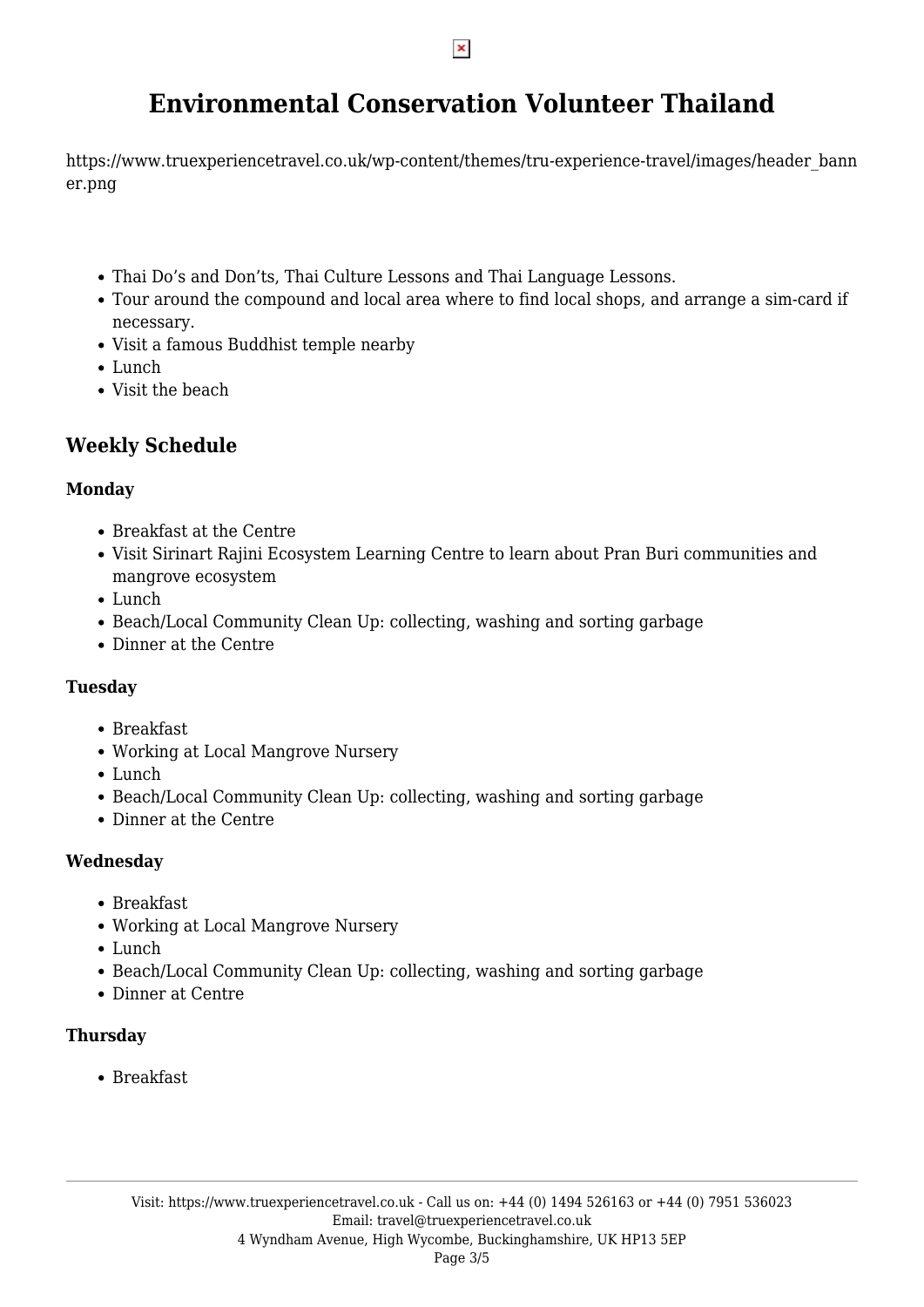$\pmb{\times}$ 

## **Environmental Conservation Volunteer Thailand**

https://www.truexperiencetravel.co.uk/wp-content/themes/tru-experience-travel/images/header\_bann er.png

- Working at Local Mangrove Nursery
- Lunch
- Lesson about Environmental Conservation
- Dinner at Centre

#### **Friday**

- Breakfast
- Working at Local Mangrove Nursery
- Lunch
- Lecture about Environmental Conservation at Local Community
- Dinner at Centre

### **Evenings and Weekends**

After a day of volunteering, you can choose to head out to the beach, or take part in the activities we provide our guests. Many of our volunteers enjoy mixing with their new volunteer friends through the week and travel further afield at the weekends!

**Please note:** This schedule can be changed depending on weather conditions and unforeseen circumstances.

### **Places to Visit**

Hua Hin is a lively fisherman-town and popular tourist destination, and it has a lot to offer besides just sunbathing, snorkelling and swimming at its golden beaches. Not only are there plenty of seafood restaurants and other eateries to choose from, but visitors can also enjoy golf, spas, shops, markets (including a popular night market), and Hua Hin's Vana Nava water park. We recommend you also visit Khao Tekiab, a mountain at the end of the beach with a temple atop that overlooks the sea.

In addition, Hua Hin is surrounded by beautiful national parks and you might decide to go slightly further afield to explore the likes of the Pa La-U Waterfall, located 60 km west of Hua Hin on the south side of the Kaeng Krachan National Park. Alternatively, 45 km to the south of Hua Hin is the mystical Phraya Nakhon cave for the more adventurous!